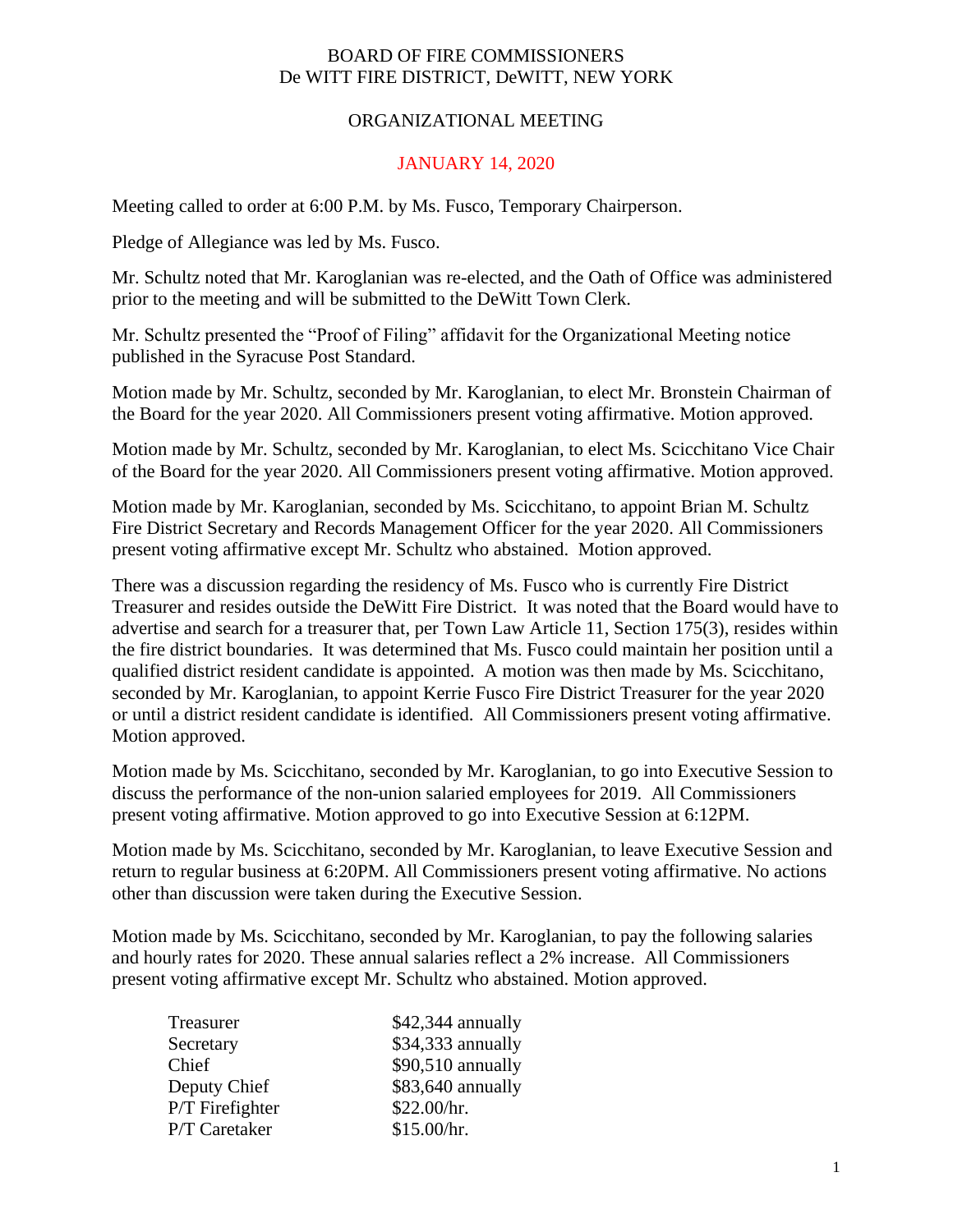Mr. Schultz administered the Oath of Office to the Chief of Fire, Deputy Chief, Fire District Treasurer, and Fire District Secretary.

Motion made by Ms. Scicchitano, seconded by Mr. Karoglanian, to appoint Randy Ray, P.O. Box 731, Baldwinsville, NY 13027 as legal counsel to the DeWitt Fire District for the year 2020. All Commissioners present voting affirmative. Motion approved.

Blanket Theft Coverage with ESIP covering the District against theft by all employees was discussed. Mr. Schultz reviewed that the District is covered up to \$4,000,000. Motion made by Mr. Karoglanian, seconded by Ms. Scicchitano, to keep the coverage at that level.

Motion made by Mr. Karoglanian, seconded by Ms. Scicchitano, to designate Solvay Bank as the depository for Fire District funds, with the total amount of \$6,100,000. All Commissioners present voting affirmative. Motion approved.

Motion made by Ms. Scicchitano, seconded by Mr. Karoglanian, to grant primary check signing authority to Chief Green and Mr. Schultz. Ms. Fusco will be second signer for checks over \$2,500 or checks under \$2,500 on an emergency basis only. All Commissioners present voting affirmative except Mr. Schultz who abstained. Motion approved.

The DeWitt Fire District Investment policy was reviewed prior to the meeting. Motion made by Mr. Karoglanian, seconded by Ms. Scicchitano, to approve the Investment policy amended January 20, 2020. All Commissioners present voting affirmative. Motion approved. (Addendum "A")

The DeWitt Fire District Purchasing policy was reviewed prior to the meeting. Motion made by Ms. Scicchitano, seconded by Karoglanian, to approve the Purchasing policy amended January 14, 2020. All Commissioners present voting affirmative. Motion approved. (Addendum "B")

The DeWitt Fire District Travel, Administrative & Miscellaneous Policy was reviewed prior to the meeting. Motion made by Mr. Karoglanian, seconded by Ms. Scicchitano, to approve the Travel policy dated February 4, 2016. All Commissioners present voting affirmative. Motion approved. (Addendum "C")

The DeWitt Fire District Drug and Alcohol Policy were reviewed prior to the meeting. Motion made by Motion made by Ms. Scicchitano, seconded by Mr. Karoglanian, to approve the Drug and Alcohol Policy for the volunteer members dated January 3, 2014. All Commissioners present voting affirmative. Motion approved. (Addendum "D")

The DeWitt Fire District Electronic Banking Policy was reviewed prior to the meeting. Motion made by Mr. Karoglanian seconded by Ms. Scicchitano, to approve the Electronic Banking Policy as amended to include directives from Solvay Bank and dated January 5, 2016. All Commissioners present voting affirmative. Motion approved. (Addendum "E")

The DeWitt Fire District Corrective Action Offenses were reviewed prior to the meeting. Motion made by Mr. Karoglanian, seconded by Ms. Scicchitano, to approve the Corrective Action Offenses with no changes and dated January 6, 2015. All Commissioners present voting affirmative. Motion approved. (Addendum "F")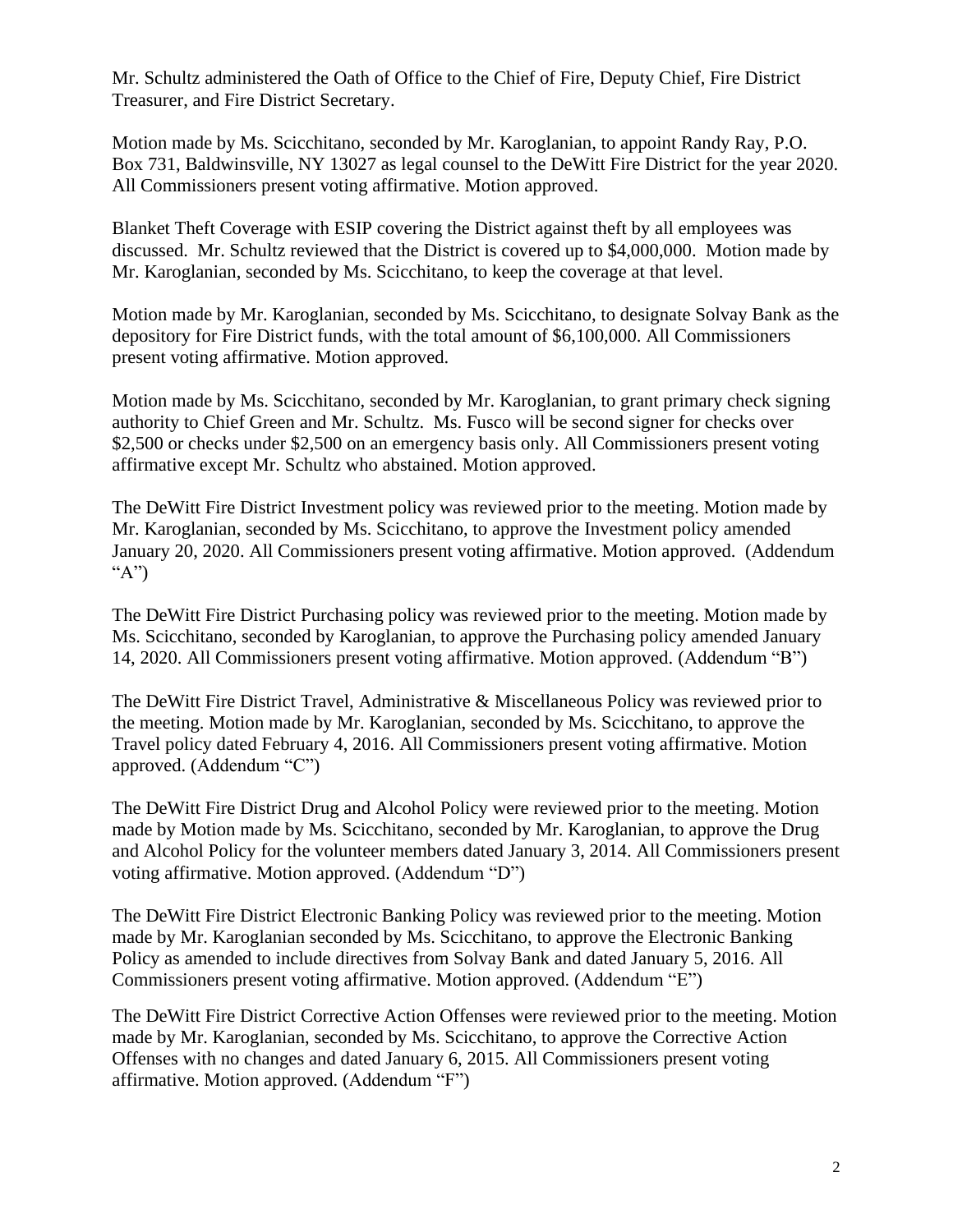The DeWitt Fire District Controlled Substances Operational Plan was presented. Motion made by Ms. Scicchitano, seconded by Mr. Karoglanian, to approve the Controlled Substance Operational Plan as amended. All Commissioners present voting affirmative. Motion approved. (Addendum "G")

The DeWitt Fire District Ethics, Anti-Discrimination, Workplace Violence and Sexual Harassment Policies were reviewed prior to the meeting. Motion made by Mr. Karoglanian seconded by Ms. Scicchitano, to approve these policies with no changes. All Commissioners present voting affirmative. Motion approved. (Addendum "H, I, J, K")

Mr. Bronstein appointed the following people to the standing committees:

|                         | Primary          | Secondary        |
|-------------------------|------------------|------------------|
| Finance                 | Mr. Schultz      | Mr. Vander Molen |
| <b>Building/Grounds</b> | Mr. Karoglanian  | Mr. Bronstein    |
| Personnel/Staff         | Mr. Vander Molen | Mr. Karoglanian  |
| Long Range Plan         | Ms. Scicchitano  | Mr. Schultz      |
| Apparatus               | Mr. Bronstein    | Mr. Vander Molen |
| Legal                   | Mr. Schultz      | Ms. Scicchitano  |

The Service Award Program Directors were reviewed. Motion made by Mr. Bronstein, seconded by Mr. Schultz, to appoint Ms. Scicchitano, Mr. Vander Molen, and Mr. Karoglanian as Directors for 2020. All Commissioners present voting affirmative. Motion approved.

Motion made by Mr. Karoglanian, seconded by Ms. Scicchitano, to hire Grossman St. Amour CPA's PLLC, One Lincoln Center, Syracuse, NY 13202 to complete an audit of the DeWitt Fire District's 2019 records by June 1, 2020. All Commissioners present voting affirmative. Motion approved.

Motion made by Mr. Karoglanian, seconded by Ms. Scicchitano, to authorize the Fire District Treasurer to pay repetitive bills as allowed by Town Law. (Addendum "L") All Commissioners present voting affirmative. Motion approved.

Motion made by Mr. Karoglanian, seconded by Ms. Scicchitano, to authorize the Treasurer to pay the current IRS mileage rate of \$.575 per mile and the IRS per diem meals rate (destination dependent) for travelers. All Commissioners present voting affirmative. Motion approved.

Motion made by Mr. Karoglanian, seconded by Ms. Scicchitano, to hold the regular Board meetings for the year 2020 on the second Tuesday and the fourth Tuesday of each month, except June, July and August when meetings will take place on the fourth Tuesday only, at the DeWitt Fire District Headquarters located at 4500 E. Genesee St, DeWitt, NY 13214 at 6:00PM. All Commissioners present voting affirmative. Motion approved.

Motion made by Mr. Karoglanian, seconded by Ms. Scicchitano, to designate the *Post-Standard* and the *Community Media Group* (*Eagle Bulletin)* as the official newspapers of the DeWitt Fire District for year 2020. All Commissioners present voting affirmative. Motion approved.

Motion made by Mr. Karoglanian, seconded by Ms. Scicchitano, to approve membership in the Association of Fire Districts of the State of New York, the Central Region Fire District Association, the New York State Association of Fire Chiefs, the International Association of Fire Chiefs, Career Fire Chiefs of New York State, the National Fire Protection Association and the International Society of Fire Service Instructors for the year 2020 and to authorize the Fire District Treasurer to pay the respective annual dues for these memberships. All Commissioners present voting affirmative. Motion approved.